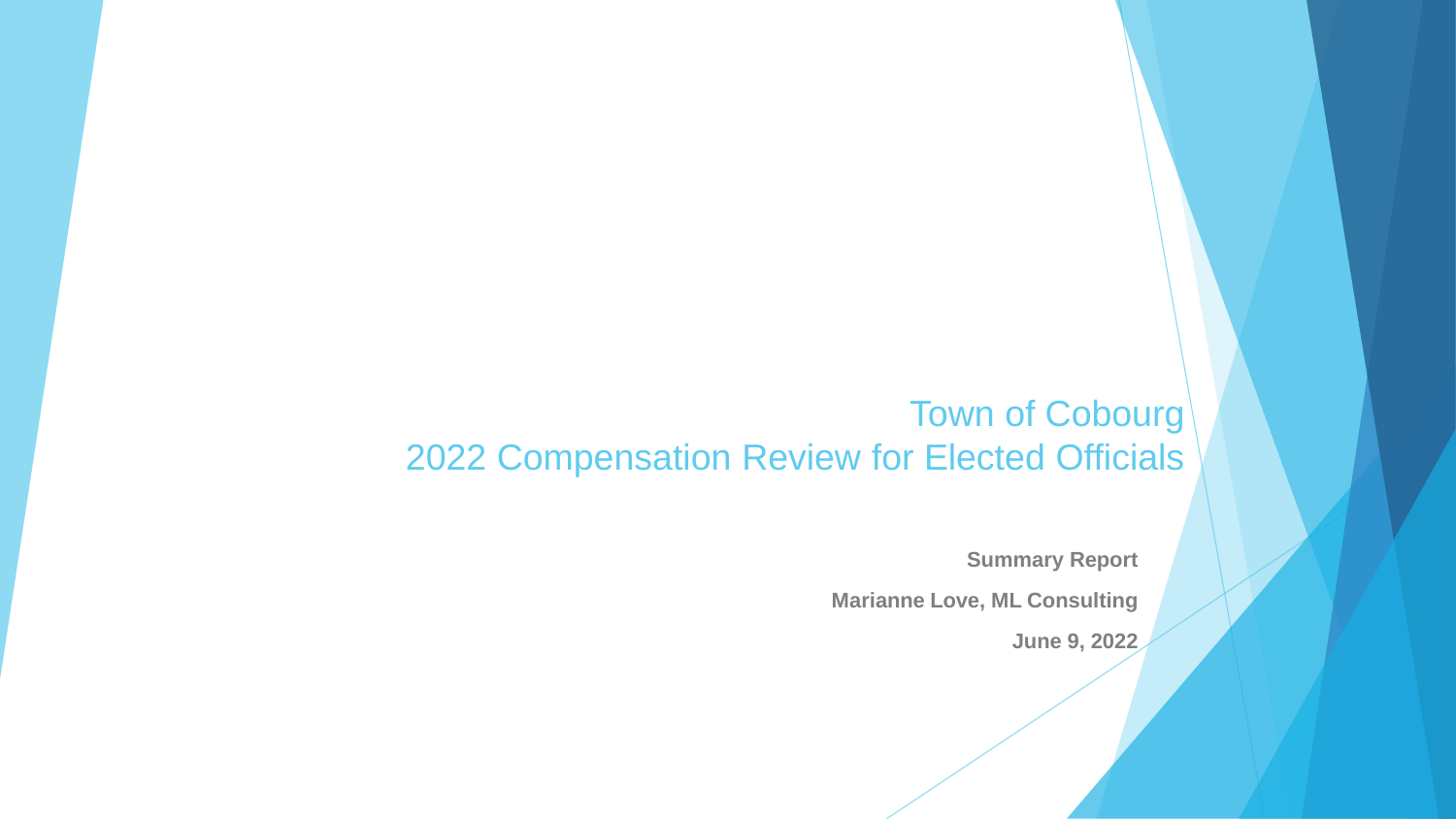### Background

- Compensation for Elected Officials at the Town of Cobourg was reviewed in 2015(By-law 028-2015); base pay was adjusted in 2018 (By-law 037-2018).
	- Base Pay Rates will be adjusted effective July 1, 2022 using an economic adjustment of 6.91% (based on the CPI increase, April 2021/April 2022)—Mayor: \$45,412; Deputy Mayor: \$31,082; Councillor: \$25,963
		- $\triangleright$  Compensates for duly called meetings of Council, Advisory Committee Meetings, related business functions, Ad Hoc Committee meetings, official functions
		- Base pay salary is adjusted at the direction of Council
	- Per diem rates for Members of Council:
		- \$250 per diem for attendance at labour/conciliation meeting, conferences, seminars and workshops and other meetings where a member of Council is required to attend representing a service function for the Corporation, or at out-of-town delegations authorized by Council; up to a maximum of \$1,000 per year
		- $\triangleright$  \$250 reduction per meeting for absence from Regular Council and Committee of the Whole meeting, in excess of 5 meetings per year
	- Lap-top and cell phone are provided; internet/data charges are covered for business use
	- Kilometrage is paid at the Town's rate: \$0.59 per kilometre
	- Registration, travel and accommodation expenses are reimbursed for conferences, training and seminars
	- Participation in Group Benefits Plan; no participation in OMERS or RRSP
	- The Consultant was retained to review comparator pay data, prepare a market analysis for Elected Official positions and provide observations relating to pay practice; data was collected by Town staff. The comparative analysis has been prepared using the July 1, 2022 base pay rates. <sup>1</sup>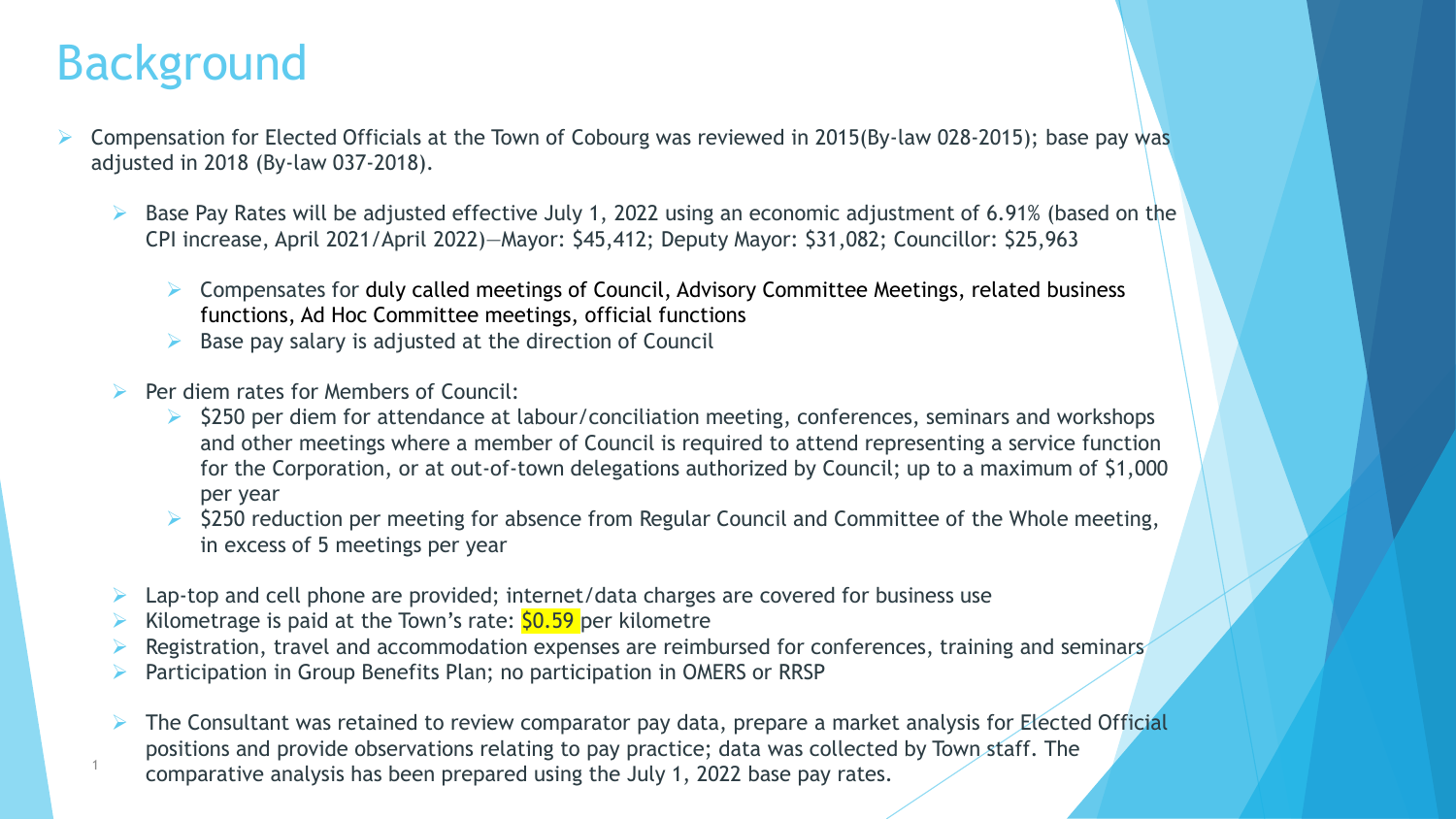## Executive Summary

- 3 Elected Official base pay rates, effective July 1,2022:
	- 2022 Base Pay Rates—Mayor: \$45,412; Deputy Mayor: \$31,082; Councillor: \$25,963
- The 2022 base pay compensation for the Deputy Mayor and Councillor positions are competitive to the  $50<sup>th</sup>$ ,  $55<sup>th</sup>$  and  $60<sup>th</sup>$  percentile targets (i.e., paid above target percentiles); the Mayor is competitive to the 50<sup>th</sup> and 55<sup>th</sup> percentile targets, and paid slightly below the 60<sup>th</sup> percentile.
- The comparator group is representative and includes municipalities used in the 2021 Organizational Review and the in 2020 Service Delivery Review. The 50<sup>th</sup>percentile pay target identified for the employee group is a reasonable pay target for Elected Official base pay.
- Other elements of compensation (i.e., per diem payments, technology/line charges, travel and meal expense) are generally competitive.
- Recommend adjusting base pay for Elected Officials annually by the amount used to adjust the Management/non-union Salary Grid.
- Recommend periodic review of Council Compensation (i.e., once during a term of Council).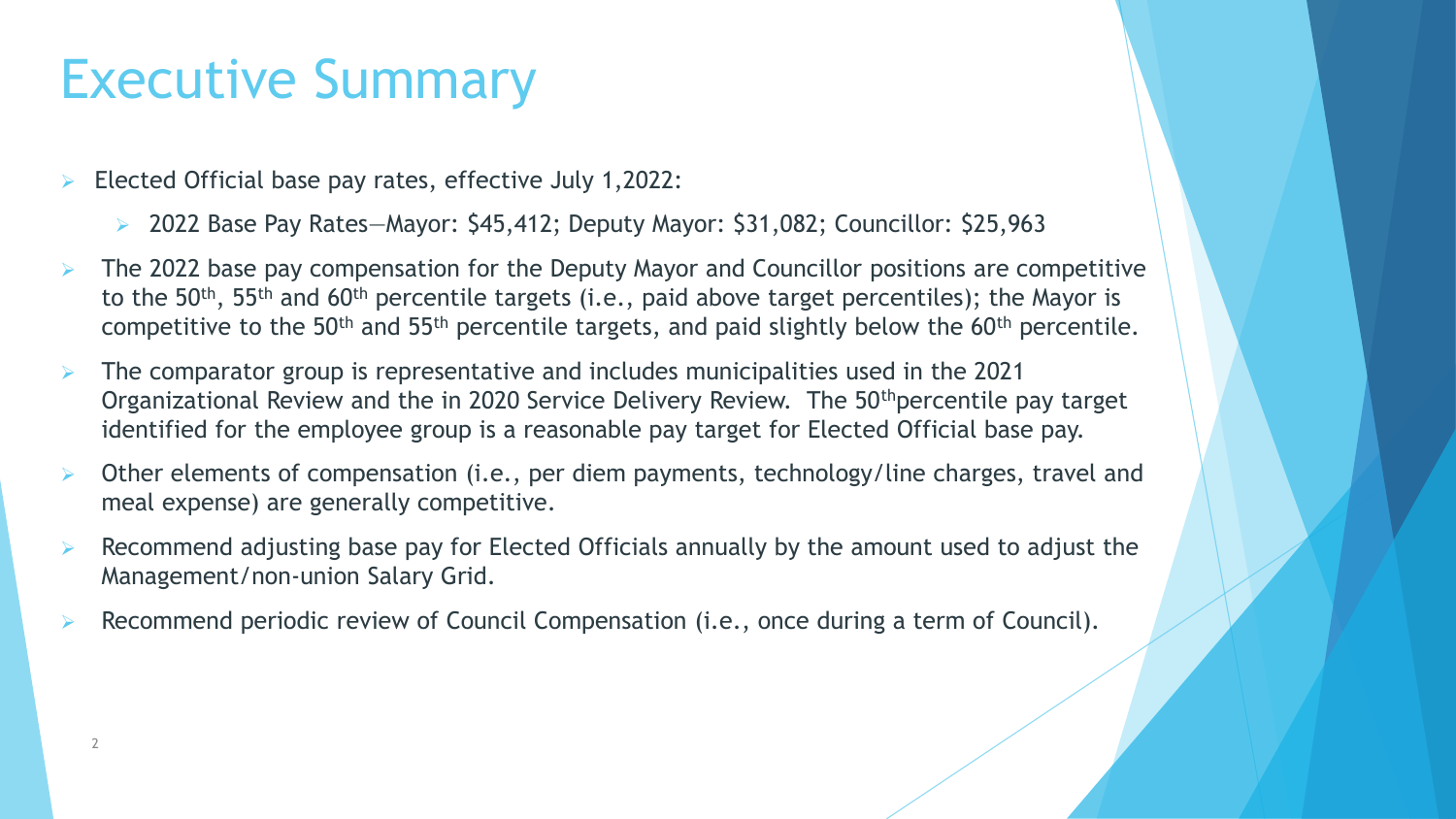### Market Competitiveness—Methodology and Source Data

- A custom survey was prepared using 11 comparator municipal organizations.
- The comparator group was selected having regard to relevant scope/criteria:
	- Historic comparators
	- Geographic location
	- Similar service alignment/"like" services
	- Size (i.e., population/operating budget)
- The comparator group includes:
	- Brighton, Port Hope, Collingwood, Wasaga Beach, Midland, Owen Sound, Kenora, Huntsville, Tillsonburg, Strathroy-Caradoc, Essex
	- Tecumseh did not provide data
	- This represents the comparators used for the 2020 Service Delivery Review and some of the comparators used for the 2021 Organizational Review; Kenora has been a historic comparator.
	- Number of members of Council range from 7 to 9
	- One comparator does not have a Deputy Mayor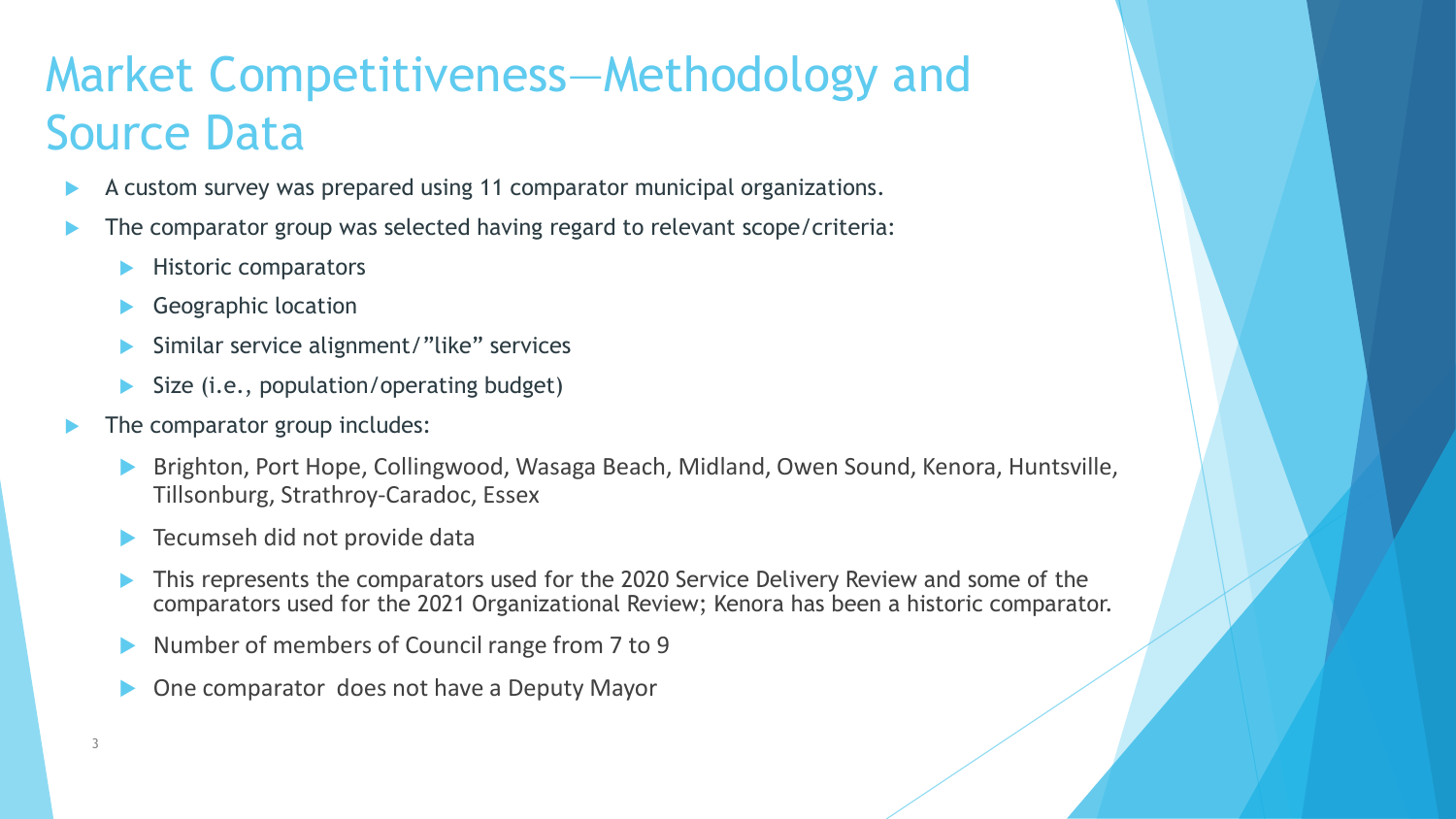### 2022 Municipal Comparators (11)

| <b>Municipality</b>       |        | <b>Population* County/District</b> | $#$ of<br><b>Council</b><br>members |
|---------------------------|--------|------------------------------------|-------------------------------------|
| <b>Brighton</b>           | 12,108 | Northumberland                     | $\overline{7}$                      |
| Collingwood               | 24,811 | <b>Simcoe</b>                      | 9                                   |
| <b>Essex</b>              | 21,216 | <b>Essex</b>                       | 8                                   |
| <b>Huntsville</b>         | 21,147 | <b>Muskoka</b>                     | 9                                   |
| Kenora                    | 14,967 | Kenora                             | $\overline{7}$                      |
| <b>Midland</b>            | 17,817 | Simcoe                             | 9                                   |
| <b>Owen Sound</b>         | 21,612 | Grey                               | 9                                   |
| <b>Port Hope</b>          | 17,773 | Northumberland                     |                                     |
| <b>Strathroy-Caradoc</b>  | 23,871 | <b>Middlesex</b>                   | 9                                   |
| Tecumseh                  | 23,300 | Essex                              |                                     |
| Tillsonburg               | 18,615 | Oxford                             | 9                                   |
| Wasaga Beach              | 25,554 | Simcoe                             | $\overline{7}$                      |
| <b>Cobourg</b>            |        | 20,519 Northumberland              |                                     |
| *Data Source: 2021 Census |        |                                    |                                     |

Tecumseh compensation data not provided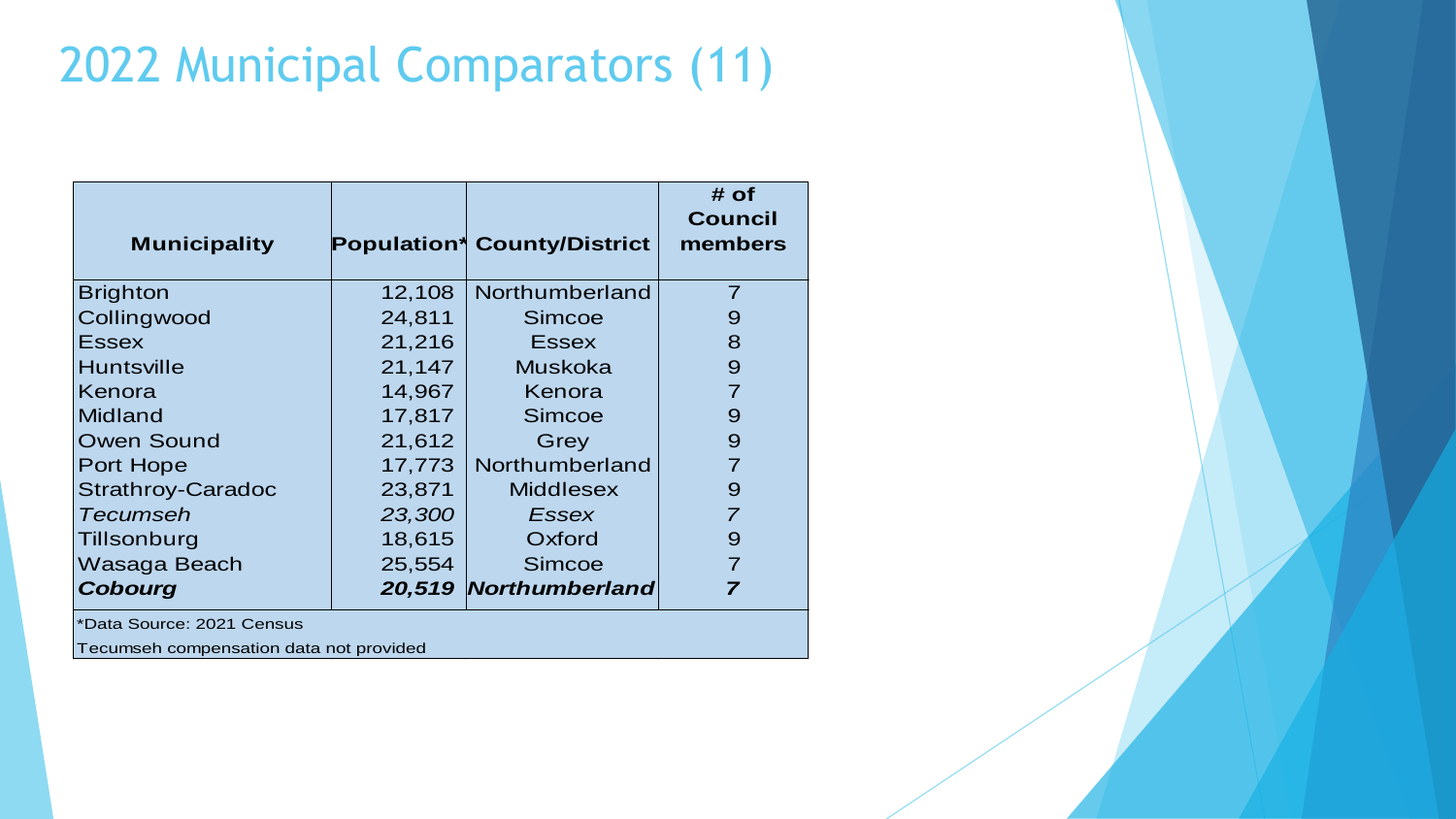- 6 and compared to the defined pay market using 2022 base pay rates (effective July 1, 2022). Compensation for the positions of Mayor, Deputy Mayor and Councillor positions was reviewed
- Base pay comparative statistics were prepared using a variety of percentile targets. The percentile target is a measure of how the positions are ranked in the comparator group, highest to lowest
	- the 50<sup>th</sup> percentile target is the  $\zeta$  Rate where 50% of the wage rates in the comparator organizations are below this amount and 50% are above; the 50<sup>th</sup> percentile is the market median rate
	- the  $60<sup>th</sup>$  percentile target is the \$ Rate where 60% of the wage rates in the comparator organizations are below this amount and 40% are above.
- The "% Difference" shown beside each percentile value is the amount that the current base pay amount for the Mayor, Deputy Mayor and Councillor positions is above or below the market target percentile value.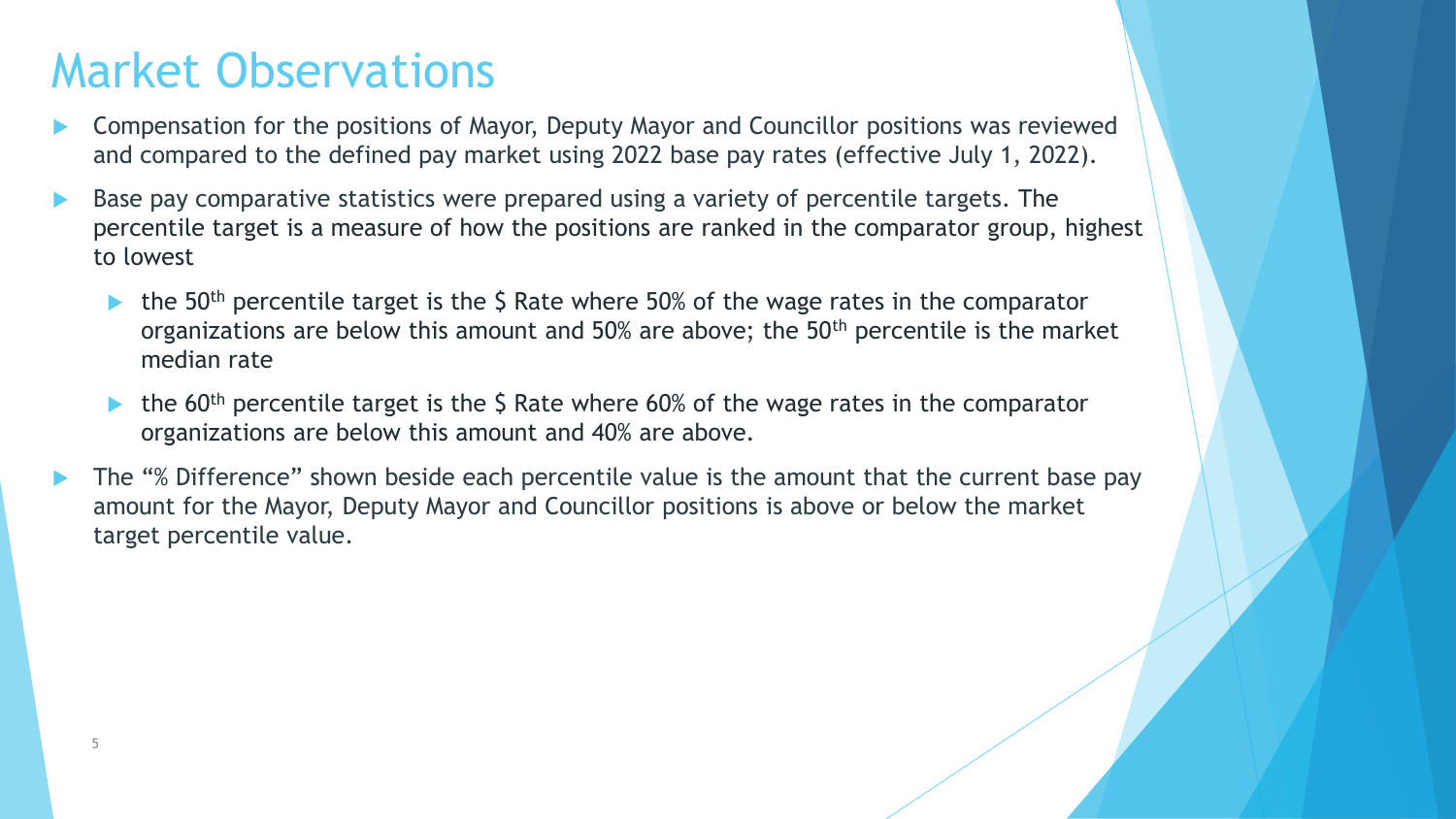| <b>Cobourg 2022 Council Remuneration Review --Base Pay</b> |                 |                                                                                                      |                   |           |               |         |               |            |  |  |  |
|------------------------------------------------------------|-----------------|------------------------------------------------------------------------------------------------------|-------------------|-----------|---------------|---------|---------------|------------|--|--|--|
|                                                            |                 | 2022 MARKET SUMMARY - ANNUAL BASE PAY<br>$\binom{0}{0}$ = above market + \cdot \times = below market |                   |           |               |         |               |            |  |  |  |
|                                                            | 2022            |                                                                                                      | <b>Market P50</b> |           | <b>Market</b> |         | <b>Market</b> |            |  |  |  |
| <b>Job Title</b>                                           | <b>Base Pay</b> | No. of Obs                                                                                           | <b>Median</b>     | % Diff.   | <b>P55</b>    | % Diff. | <b>P60</b>    | % Diff.    |  |  |  |
|                                                            | Annual          |                                                                                                      | Annual            |           | Annual        |         | Annual        |            |  |  |  |
| Mayor                                                      | \$45,412        | 11                                                                                                   | \$45,379          | $(0.1\%)$ | \$45,899      | $+1.1%$ | \$47,713      | $+5.1%$    |  |  |  |
| Deputy Mayor                                               | \$31,082        | 10                                                                                                   | \$27,889          | (10.3%)   | \$28,931      | (6.9%)  | \$29,543      | (5.0%)     |  |  |  |
| Councillor                                                 | \$25,963        | 11                                                                                                   | \$20,893          | (19.5%)   | \$21,997      | (15.3%) | \$23,132      | $(10.9\%)$ |  |  |  |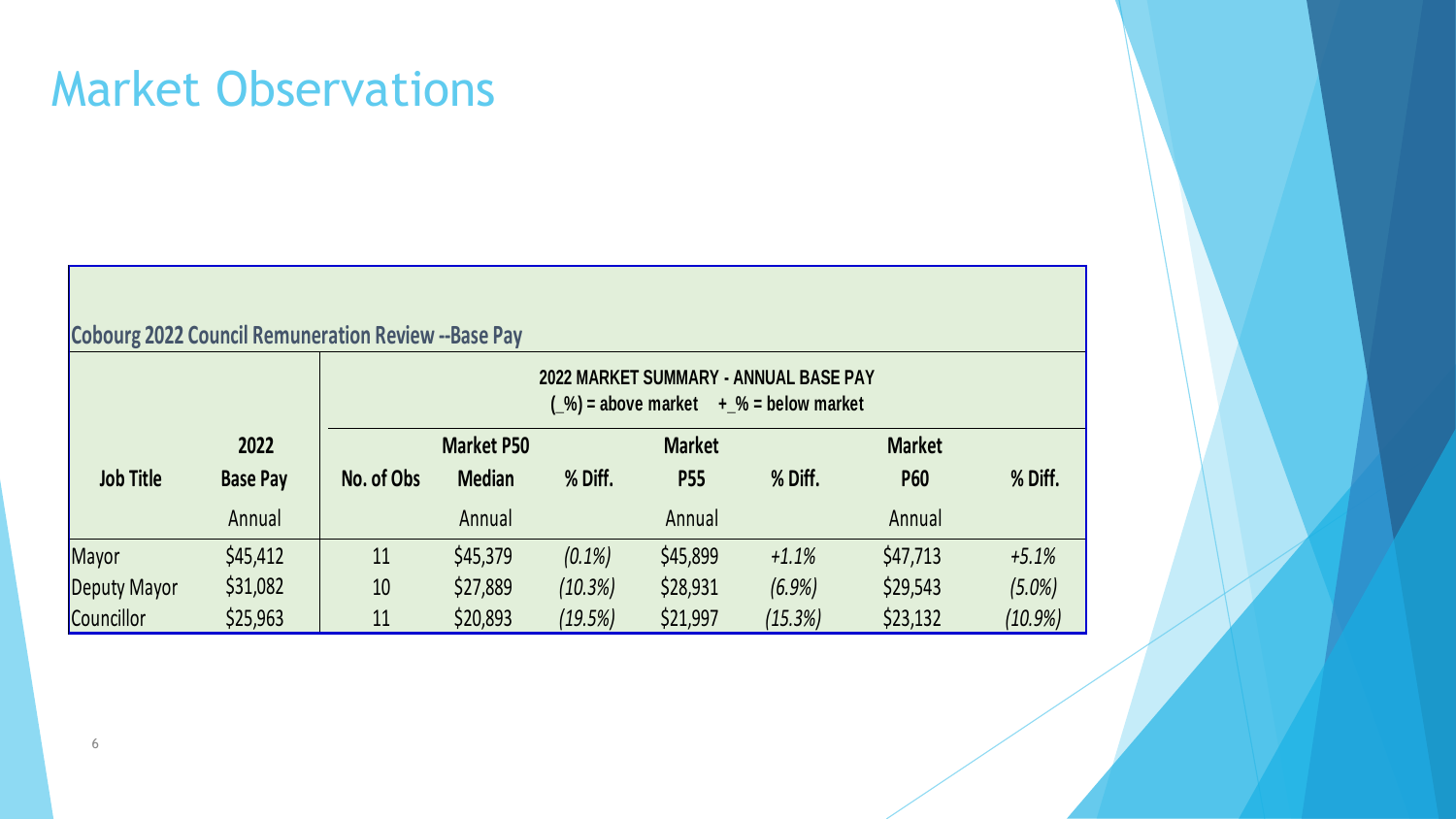- Market comparison for Cobourg Elected Official positions based on the 50<sup>th</sup> percentile is as follows:
	- The Mayor is .1% above the 50<sup>th</sup> percentile, 1.1% below the 55<sup>th</sup> percentile and 5.1% below the 60th percentile; 2022 base pay rates range from \$32,593 (Brighton) to \$57,426 (Owen Sound)
	- $\triangleright$  The Deputy Mayor is 10.3% above the 50<sup>th</sup> percentile, 6.9% above the 55<sup>th</sup> percentile and 5% above the  $60<sup>th</sup>$  percentile; 2022 base pay rates range from \$23,864 (Essex) to \$33,387 (Collingwood)
	- **EX** Councillors are 19.5% above the 50<sup>th</sup> percentile, 15.3% above the 55<sup>th</sup> percentile, and 10.9% above the 60<sup>th</sup> percentile; 2022 base pay rates range from \$17,047 (Brighton) to \$25,259 (Owen Sound)
- One comparator reports a meeting per diem for Council and Committee meetings in addition to base pay: \$60 per meeting for first 3 hours and \$120 per meeting if over 3 hours)
- One comparator reports per diem rates for Special Meetings of Council (\$70 half day/\$140 full day)
- 8 of 11 comparators report that the base pay rates for Elected Official positions are adjusted annually by CPI or a cost of living adjustment provided to the employee salary grid; 1 comparator provides adjustments every two years. 7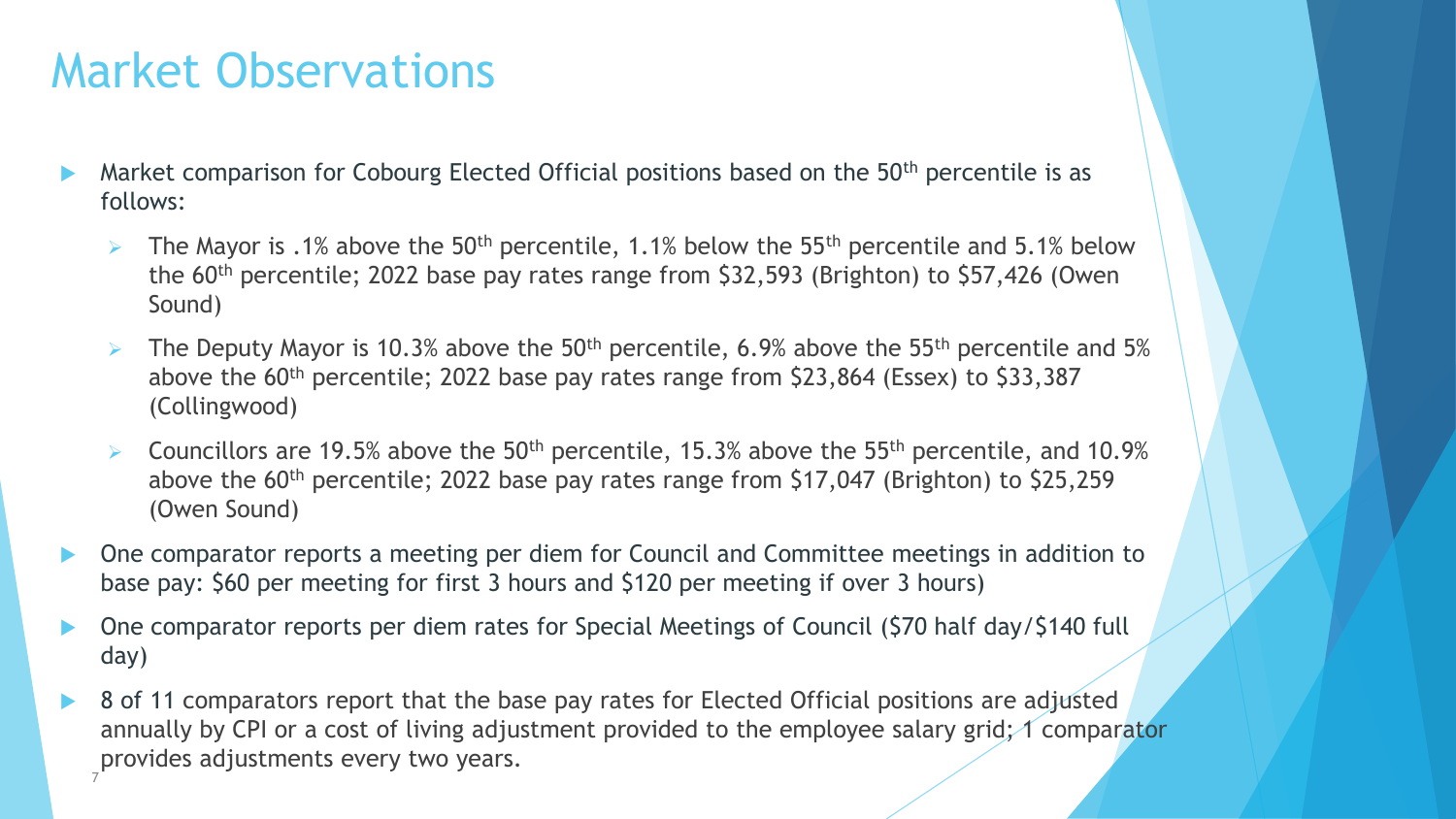- **Fechnology:** 
	- All comparators provide a lap top, ipad, or a technology allowance.
	- ▶ 4 comparators provide cellphones for all members of Council; 2 comparators provides a cell phone for Mayor only; 6 comparators reimburse or contribute towards monthly line charges
- Extended Health Benefits:
	- ▶ 9 of 11 comparators offer Group Health/Dental benefits; and 2 of these comparators offer benefits on a co-pay basis.
- Travel Reimbursement:
	- Kilometrage reimbursement ranges from \$.54/km to \$.61/km (CRA rate).
	- $\triangleright$  Two comparators provide an annual travel allowance (\$900 and \$1,200) in addition to kilometrage reimbursement for travel to conferences.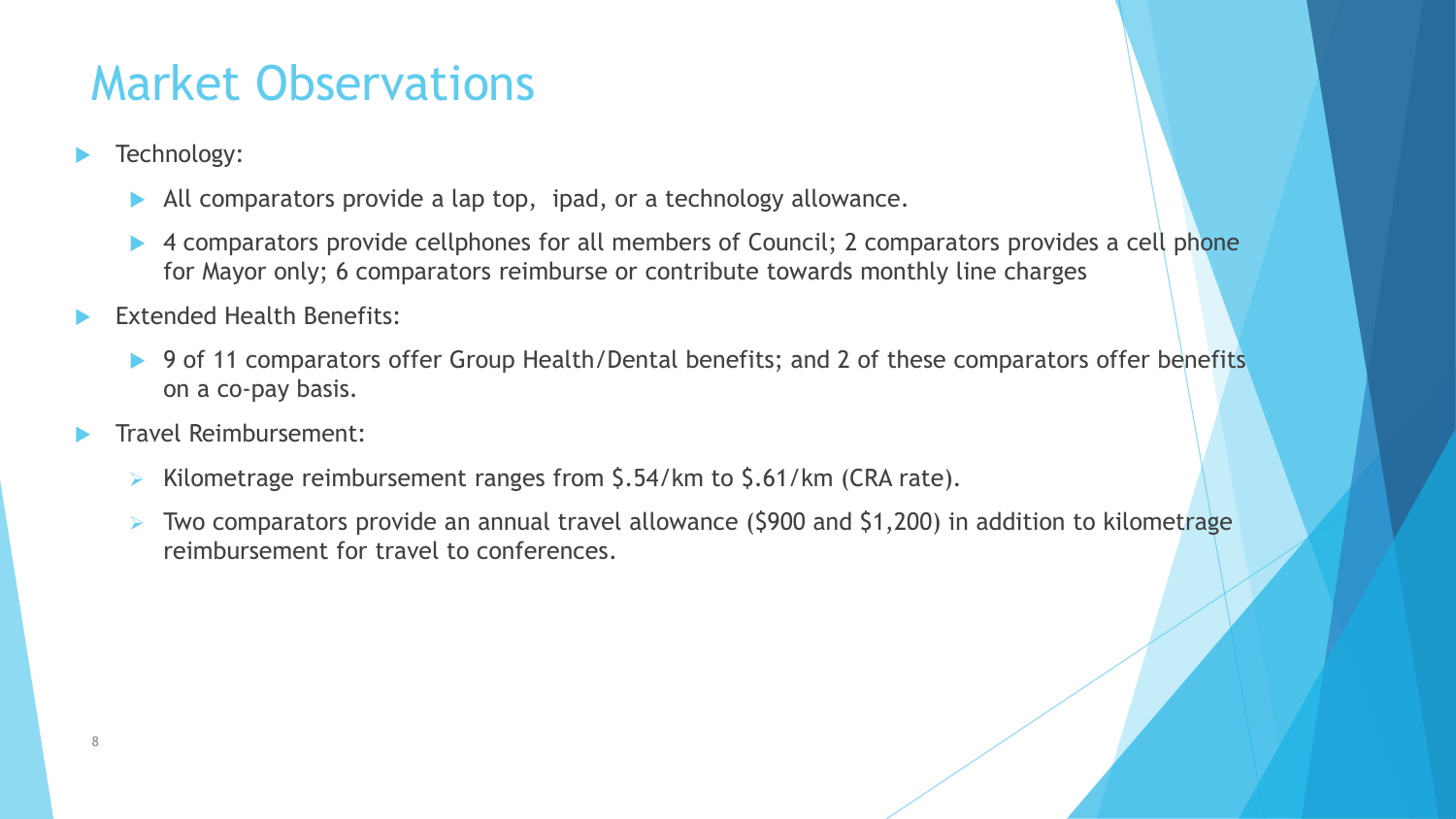- **Conference/Training:** 
	- 11 of 12 comparators report reimbursement for conference expenses
	- One comparator provides a \$350/day allowance inclusive of meal and travel expenses
	- 2 comparators provide a daily meal allowance for meals while attending conferences (\$80 and \$50)
	- 4 comparators provide per diem rates of conference/seminar attendance in addition to travel expenses; daily per diem rates provided range from \$120/day to \$200/day
- None of the comparators offer OMERS participation; none provide RRSPs.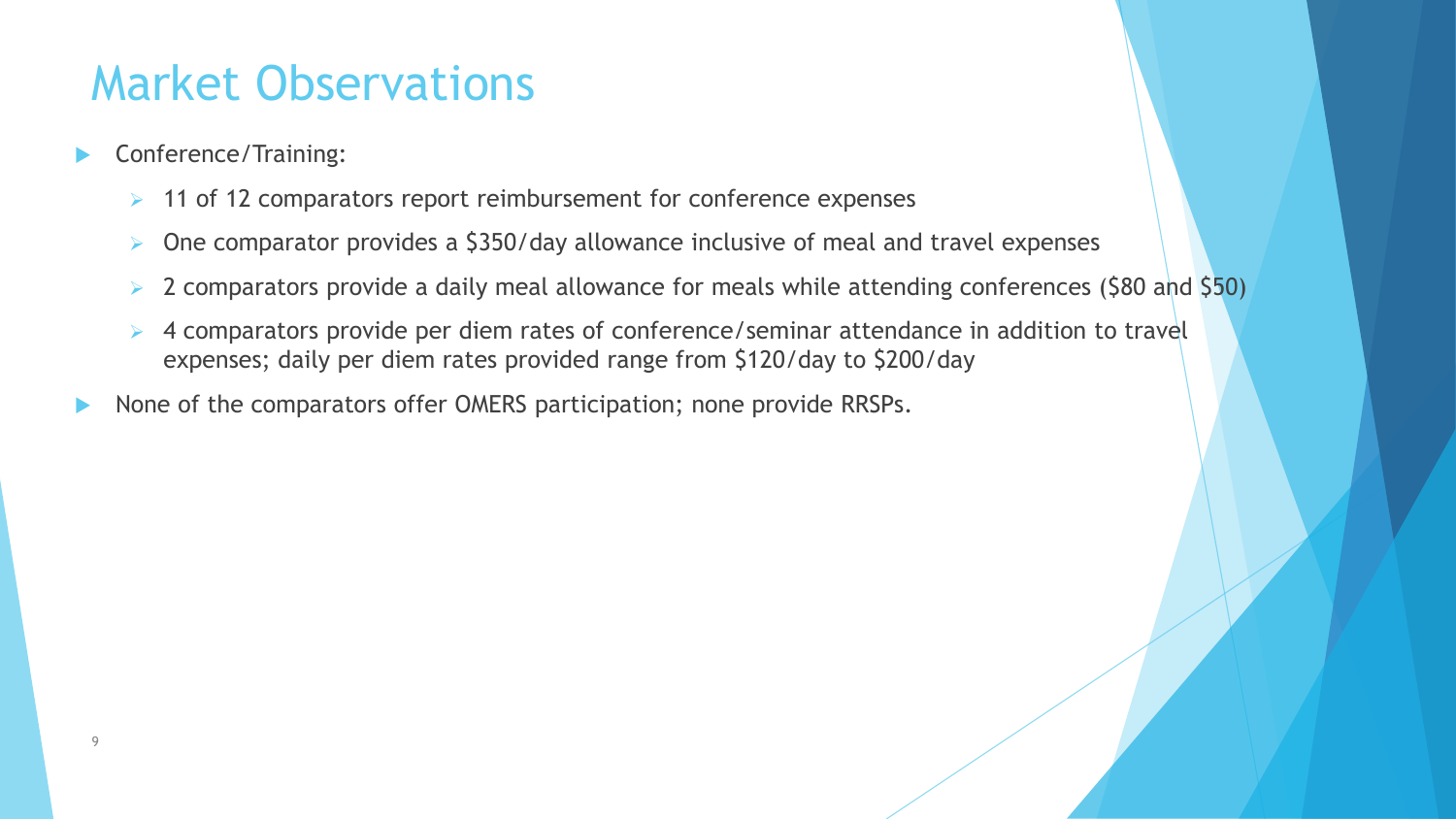- **Reporting of Expenses** 
	- ▶ The format and level of detail of reporting in the Statement of Council Compensation varies among the municipalities, with some municipalities showing a greater level of detail
- **Find Frequency of Meetings:** 
	- ▶ Generally, Council meets twice a month and could vary by jurisdiction
	- All comparators hold Special, Public and Other meetings; the number varies between the municipalities and fluctuates within the municipality based on the mandates and issues arising
	- An Elected Official's workload also fluctuates based on local issues centric to their community and participation on various committees
	- All comparators report that Elected Officials attend and participate in professional development, workshops and conferences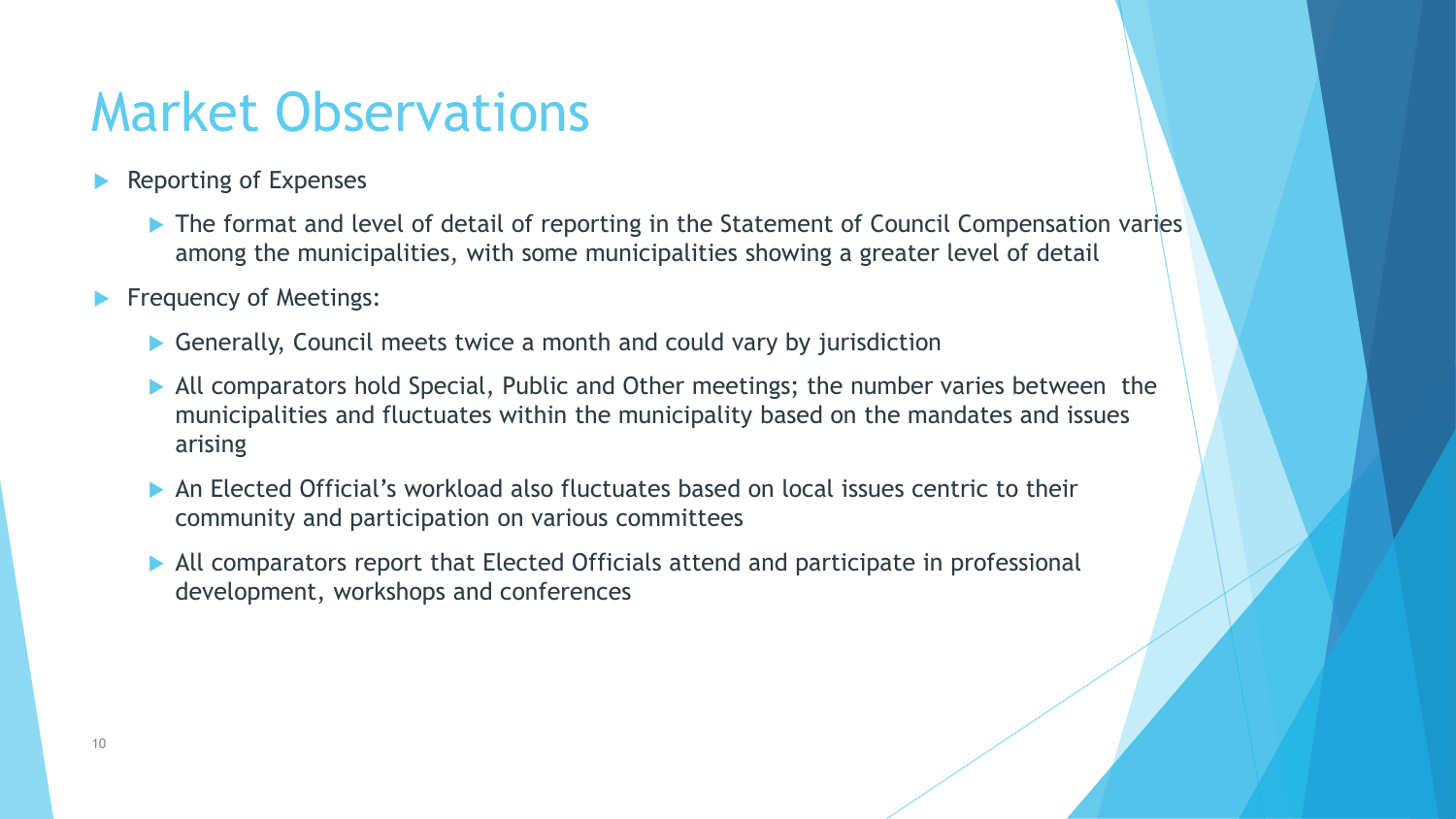- Market trends and prevailing practice:
	- Base pay rates for Elected Officials are typically adjusted annually based on the annual adjustment provided to the Employee Salary/Wage Grid
		- This allows for a year over year increase to align with cost-of-living increases and mitigates large adjustments identified in cyclical market reviews.
	- Compensation is reviewed once during the term of Council; often in the third year or in the last year of the 4-year term and typically by surveying neighbouring municipalities.
		- Municipalities use a range of factors to help them set compensation levels for Elected Officials. The most common practice is to survey the compensation paid by neighbouring municipalities to ensure that Elected Official compensation is competitive considering the fiscal capacity of the municipality. *(Association of Municipal Clerks and Treasurers Ontario, AMCTO Report, March 2018)*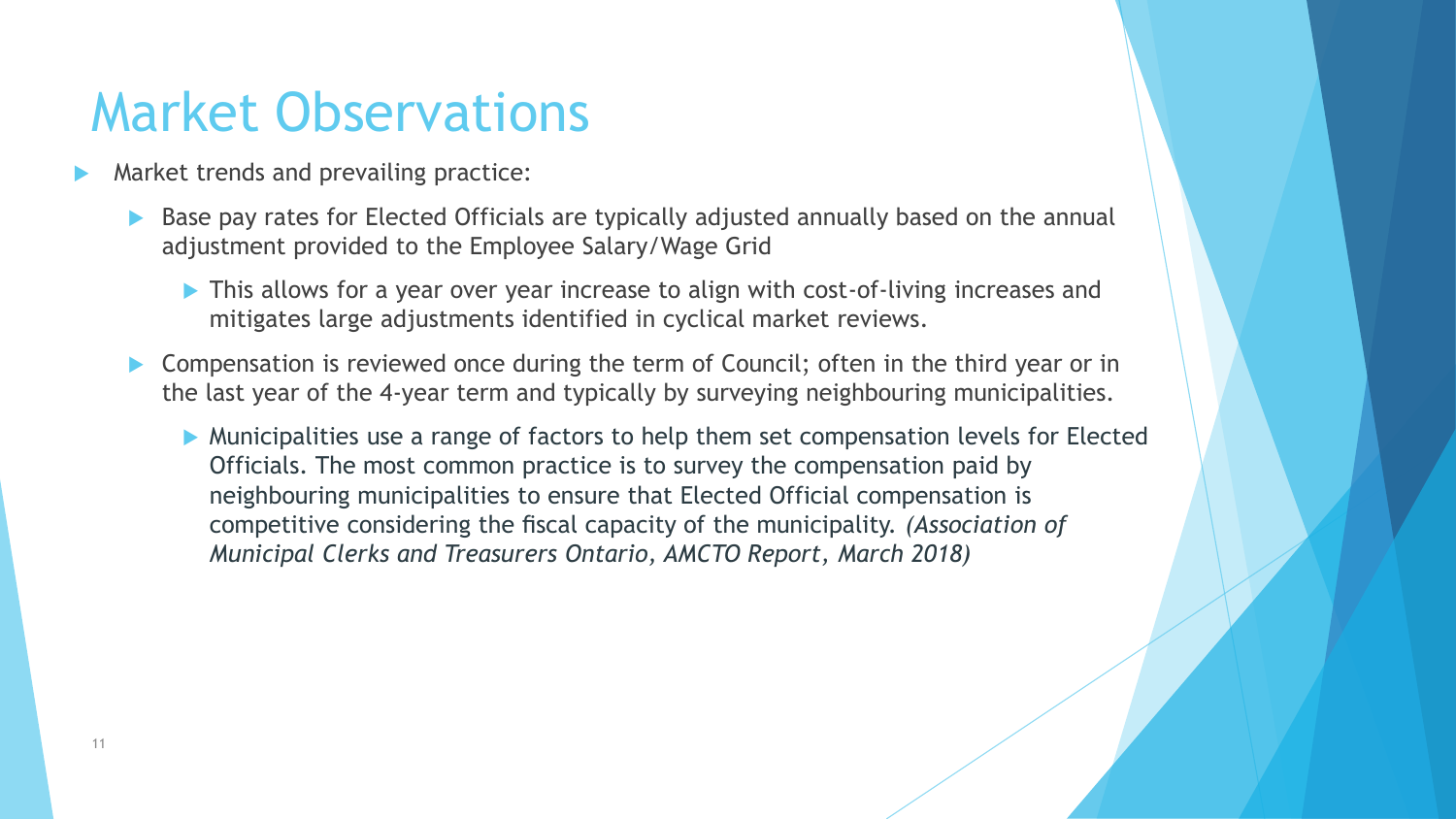# **Conclusion**

- group and the prevailing pay practice. The 50<sup>th</sup> percentile (P50) is a reasonable pay target for base pay having regard to the comparator
- The comparator group is representative based on select criteria and is aligned with the comparator groups used for the 2020 Service Delivery Review and reflective of the comparators used for the 2021 Organizational Review.
- Implementing adjustments to base pay, effective July 1, 2022, to reflect CPI increases will result in base pay rates that are above the  $50<sup>th</sup>$  percentile and align favourably when compared to base pay rates for the comparator group. No additional adjustments are recommended at this time.
- Other elements of compensation are generally in line with the comparator group.
- In future years, Council may wish to consider adopting the practice of providing an annual economic adjustment to Council base pay that aligns with the annual adjustment provided to the Management/non-union Salary Grid. This will avoid relatively larger adjustments to base pay on cyclical reviews and is in keeping with the comparator group and best practice in the sector.
- Council may also wish to consider formalizing a compensation review cycle. Many municipalities will review Elected Official Compensation in the last year of Council with any adjustments taking effect at the beginning of the next term of Council.